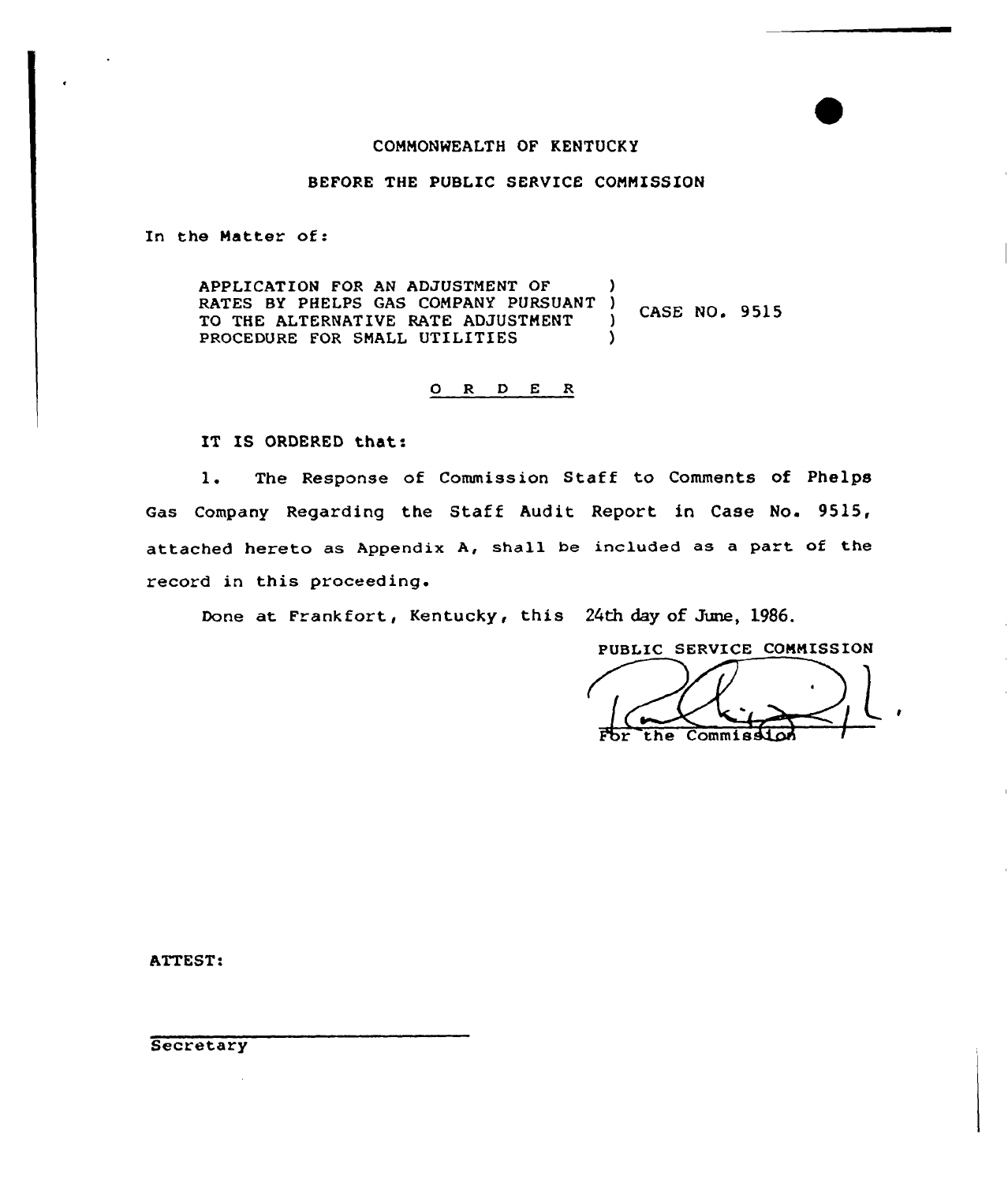### APPENDIX A

# RESPONSE OF COMMISSION STAFF TO COMMENTS OF PHELPS GAS COMPANY REGARDING THE STAFF AUDIT REPORT IN CASE NO. 9515

On May 20, 1986, the Commission staff filed into the record in this case a report related to an audit of the 1985 operations of Phelps Gas Company ("Phelps" ). Following are Phelps'omments

on that report and the staff's response to those comments:

1. Phelps' Comment: The audit is not complete and is inaccurate by its own admission and therefore, should not be used as a guide in determining rates (see page 6, Lines 20-23).

Staff Response: The page and line numbers referenced by Phelps contain no such admission by the Commission staff. The referenced portion of the audit report is staff's indication that due to the limited scope of the audit, the most efficient method available was employed to derive the most correct depreciation expense obtainable. The method employed: the calculation of depreciation expense based upon the remaining balance and remaining useful life of each asset, is often used by the Commission for rate-making purposes; the staff maintains that it was an appropriate method to use in this instance.

Due to the cumulative effects and the deficient recordkeeping occurring since Phelps' inception in 1968, the derivation